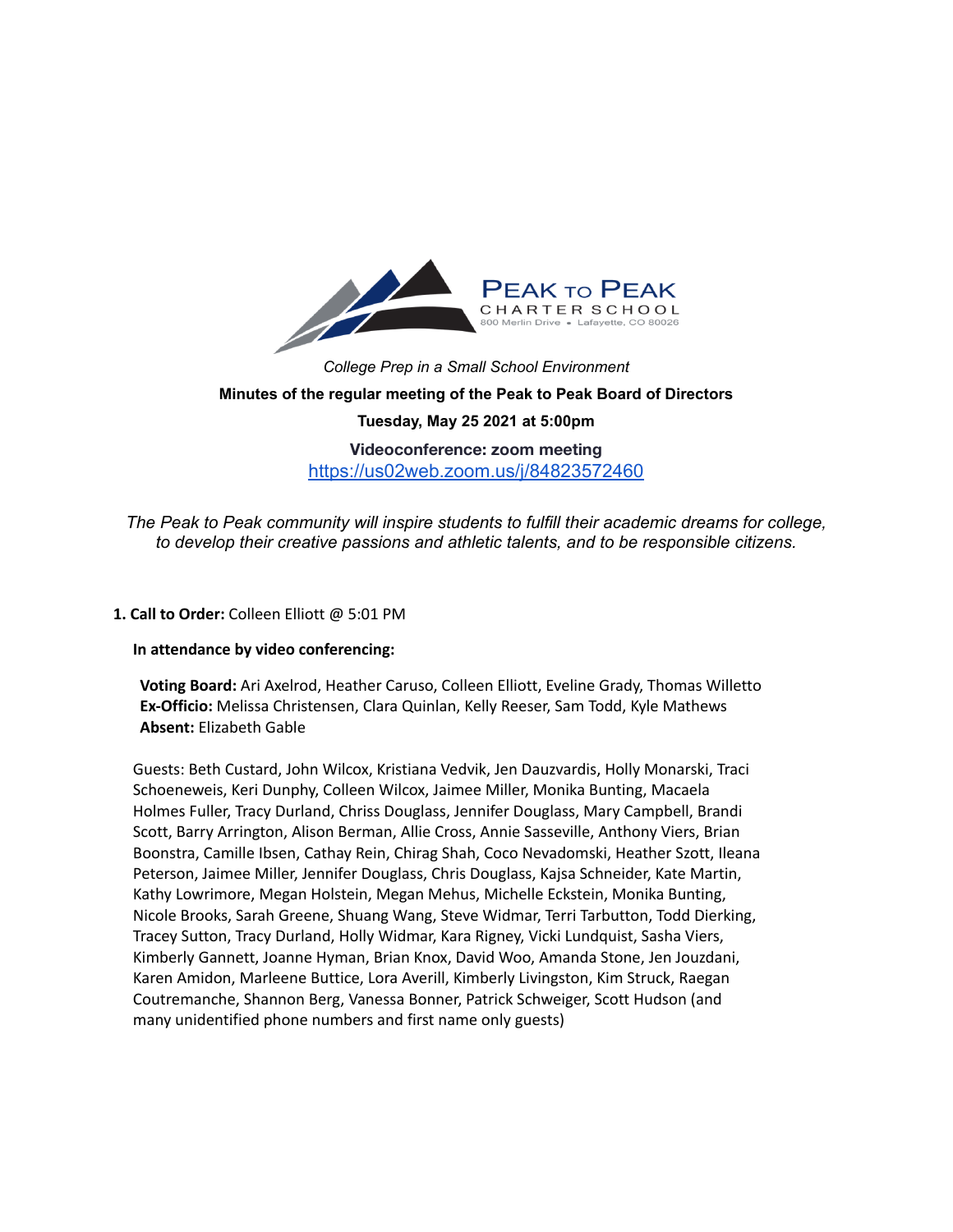#### **2. Consent grouping - Approval of minutes 05/05/21 and 05/13/2021**

**Motion to approve the minutes of 05/05/21 and of the special meeting 05/13/2021 by Thomas Willetto Second: Heather Caruso**

**Motion approved: 5-0-0**

#### **3. Public comments**

**Beth Custard:** Introduced herself as having two children at P2P as well as a P2P alumnus and that she has volunteered in many capacities at our school, including for seven years on the hiring committee. Community is what she values most about P2P. She co-authored a petition for the recall of a board member and did not take that decision lightly for fear of creating division. Petitioners began a recall petition through change.org. and it was submitted to the board on May 11th, 2 weeks prior to the May 25th board meeting, in accordance with the bylaws. Although 266 of the signatures were verified as eligible community members, petitioners were told on Friday "that for these purposes they are not considered signatures." Instead of celebrating graduation over the weekend, petitioners were dealing with a technicality out of fear of the legal ramifications if sued. Over the weekend, petitioners sent out the exact same petition on a more robust platform and re-collected 232 out of the 266 verified names, and re-submitted the petition yesterday. The original petition was submitted 2 weeks ago, as required. The bylaws do not give any detail about what constitutes a signature but the petitioners respect the election committee erring on the side of caution. Petitioners hope that the board hears the community. They want a vote to recall a board member who ran unopposed and has done nothing but distract from the mission and vision of our school. Petitioners respectfully request that the board task the election committee to move forward with a recall vote as quickly as possible.

**Colleen Wilcox:** Shared her regret that the school would not be using Revas machines going forward for students who will be absent. Her high school daughter greatly benefited from the remote option the Revas system provided. As an innovative school we should consider keeping the Revas cameras as they present an incredible opportunity for our school and it could prevent the spread of illness. It would allow absent students to follow classes remotely. She hoped that P2P would consider keeping this technology going into next school year.

**Jaimee Miller:** Introduced herself as a long time community member with a great passion for the school and community and one of the four authors of the petition for a recall and among *400+* signers and supporters of the petition. Unless the subject of the petition immediately resigns, the petitioners and signatories respectfully call on the board and elections committee to hold the special recall election as soon as possible. She encouraged every community member to be informed and vote. 34% of the community voted in the recent election. For a recall to be successful 30% of the community must vote and it is imperative that the community makes its voice heard. Encouraged the community to be and stay engaged and to reach out to the petitioners should there be any questions.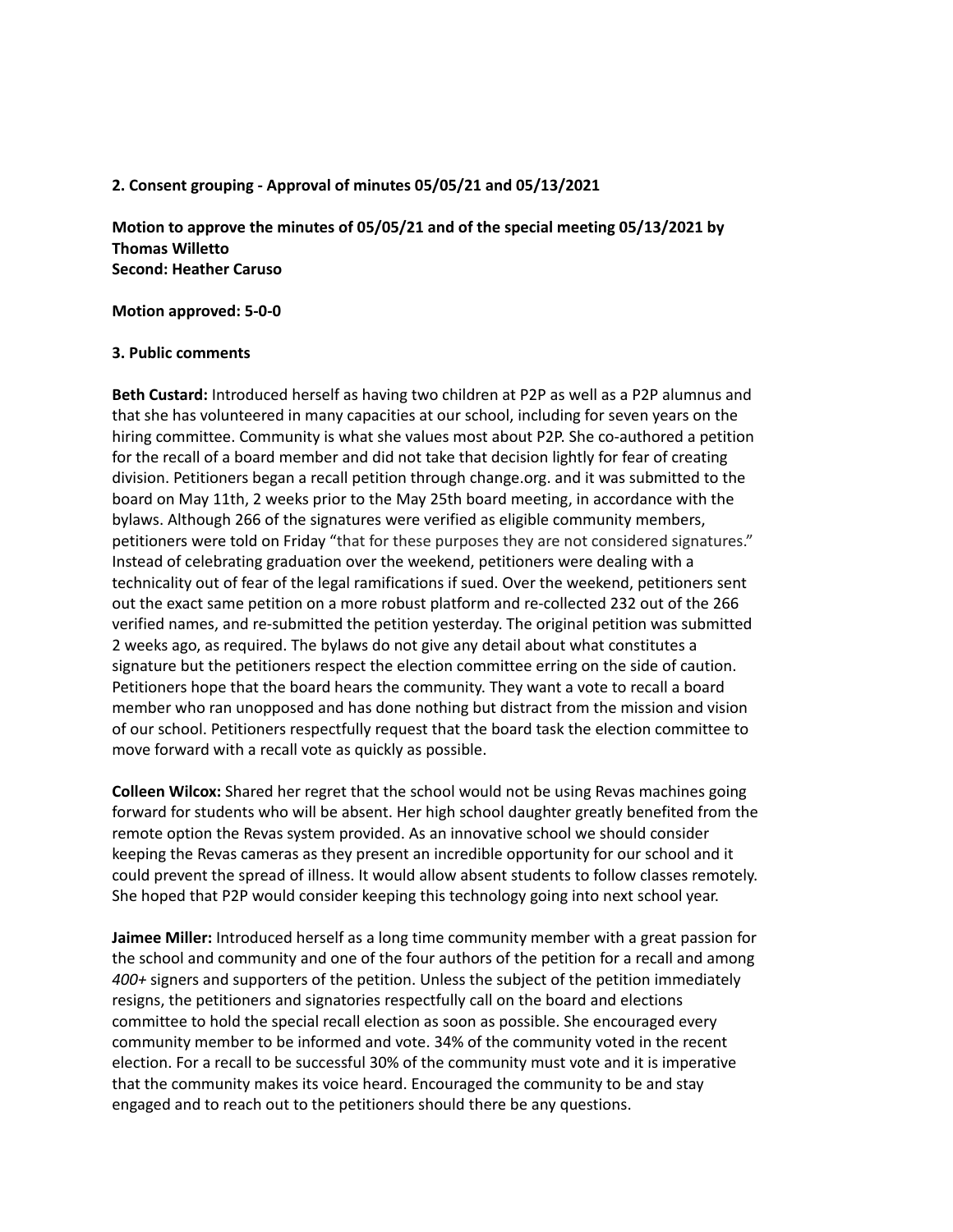**Monika Bunting:** Introduced herself as a veteran member of the teaching staff (18 years at P2P). She spoke of the profound dedication and level of excellence the teaching staff brings to school every day. Teachers greatly value the relationships they have built with students as well as parents and guardians. She pleaded with parents and guardians to follow communication pathways when an issue arises. Some parents have complained about teachers on social media which is very hurtful and leaves teachers feeling sad and disrespected. Reminded the community that teachers always welcome a mindful conversation with all parents and guardians.

**Macaela Holmes Fuller:** Shared that it was wonderful to see the school coming together to celebrate the High School seniors. She introduced herself as a staff member and will soon also be a P2P parent. She thanked the board for their leadership this year. She spoke about an Individual on the board and respectfully asked him to resign.

**Tracy Durland:** Shared a letter that was sent to the P2P Board and signed by 115 staff members: "The undersigned on this letter are making an earnest and unified plea to those who continue to sow discord in our community: Stop.

We support Kelly Reeser, our Executive Leadership Team, and members of our Board of Directors. They have guided our school through the most historically difficult era of our existence. Kelly and our administration have led with grace and confidence through difficult growing pains including tragedy and a global pandemic. They have proven themselves to be level-headed, innovative, collaborative and supportive of all stakeholders, moving with deliberation and integrity. This is especially evident in their ownership of their mistakes. Throughout this crisis, they have elevated the needs of Peak to Peak above their own and have endured untold stress as they navigated the uncharted waters of this trying time. The burden of constant decision-making, while taking into consideration the diverse needs of so many members of our community, has been borne with stoic grace. This kind of dedication should not be met with attacks on their character.

We, the teachers and staff of Peak to Peak, ask for the perpetuation of hurtful rhetoric to stop. It only serves to divide a community that has repeatedly voiced a desire for an end to this shameful divisiveness. Please allow our administration and our Board of Directors to return to the business of caring for and educating the children of Peak to Peak. Enough time, money, and energy have been expended in this arena, with only painful results. This must not continue."

**Chris Douglass:** Shared his appreciation for all the amazing ways all staff, administrators and board leadership have shown up for kids this year. Shared his concern that the community has gotten distracted and invited everyone to remember their purpose which is to educate students. Shared his gratitude for the phenomenal teachers of the school and reminded everyone that if we have an environment in which teachers can't thrive, kids can't thrive either.

**Jennifer Douglass:** Shared that she does not appreciate the current us vs them attitude. It is not ok to make teachers not feel good at work. She did not sign the petition as she saw issues with the petition. She asked the community to stop assaulting each other and to lead with kindness.

**Mary Campbell:** Thanked teachers and administrators and students for having persevered in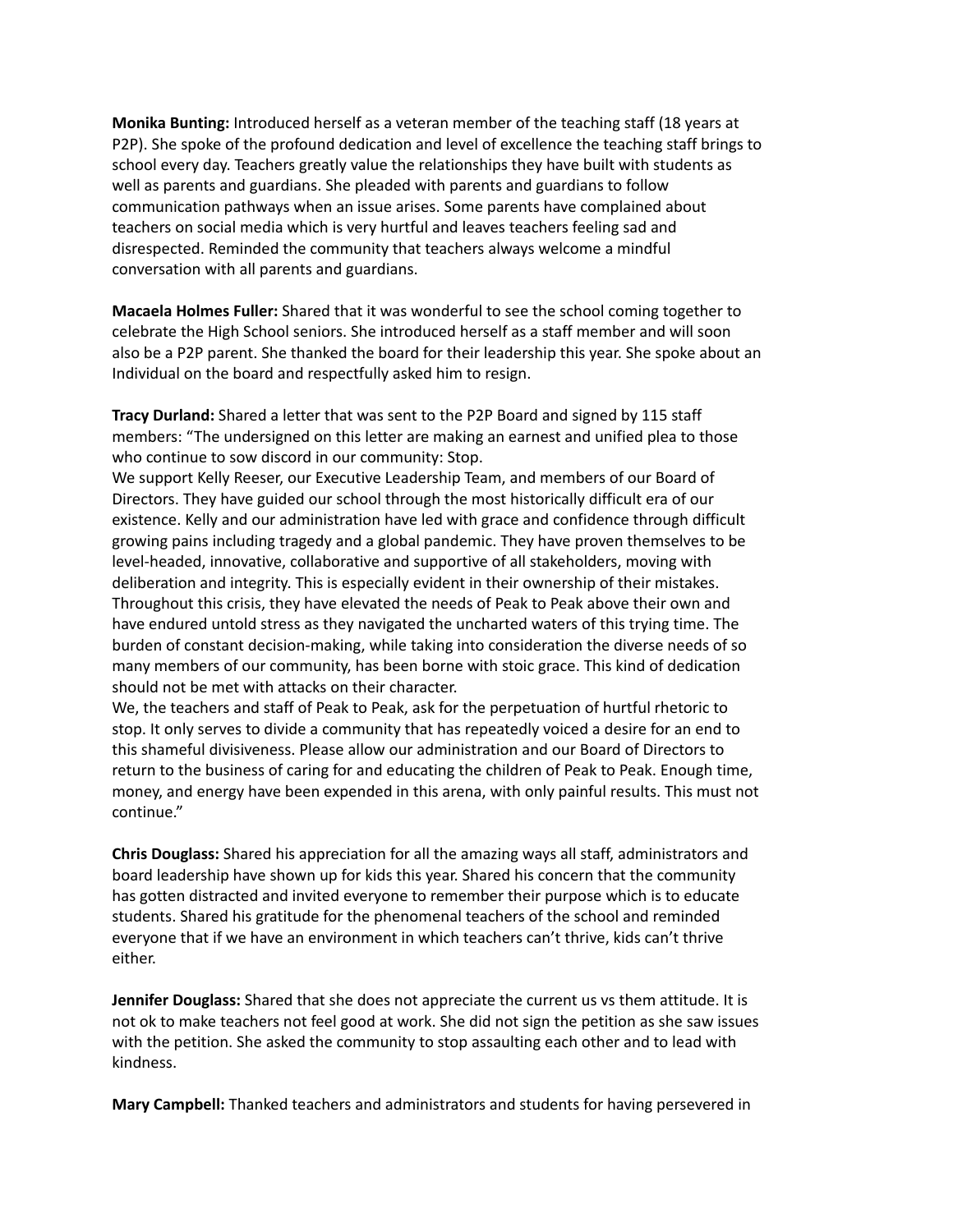this difficult year. Congratulated Tracy Durland and Traci Schoeneweis for organizing a beautiful graduation ceremony. At the last board meeting she pleaded for disparaging comments to stop and reminded board members of their duty to be ambassadors for our community. She shared that the staff is in full support of our administrators. She stated that the p2pexposed website is harming our community and that the community is exhausted. She asked for the resignation of a board member.

**Brandi Scott:** Thanked Chris & Jennifer Douglass for their comments. As a former P2P para-professional, and a member of the P2P community for the past 9 years, she said that the last several board meetings have been far too circus-like. "Staff and board members are blowing up particular issues such as new equity endeavors, a website they don't like, and a fellow board member they don't like and making them bigger than they seem to be among the parent community at large. Many people believe this is an effort to create distraction from the fact they are the only school in our area to only provide a halfday of school and drastically less teacher/pupil contact hours than the minimum requirements of the Colorado Department of Education's Policy on Instructional Time during the pandemic while also providing significantly less in-person options. P2P needs to become a student focused school instead of placing a higher value on their reputation with US News High School rankings and other such publications, and also their own bubble. P2P is a public tax-payer funded school and should follow all federal laws as well as their own by-laws and published processes. If they rid the school of the cronyism, nepotism, and favoritism to donors with deep pockets with which the school is rife with, and instead solely focus on the students at all times and learn to handle conflict better, then they need not worry about websites touting the school's antics or spending money on lawyers. The board and ELT should heed the results, comments, suggestions from the parent satisfaction survey so as to avoid much future discord. And most importantly, P2P should take a hard look at the student's i-Ready and CMAS scores this year and reflect upon what half-day school resulted in for the precious students it serves. It should also reflect upon how their schedule impacted the emotional health of students and their families, as well as how they ignored that as a public school they have a socio-economic responsibility to be full day, just as other schools did."

#### **4. Board member concerns**

Colleen Elliott: Gave a background on why this agenda item is currently on the agenda.

## **Motion to waive this agenda item from this meeting, Thomas Willetto Second: Eveline Grady**

Discussions ensued

#### **Motion was approved: 4-0-1**

| Yav                                      | <b>Abstain</b> | <b>Nav</b>  |
|------------------------------------------|----------------|-------------|
| <b>Heather Caruso</b><br>Colleen Elliott | -              | Ari Axelrod |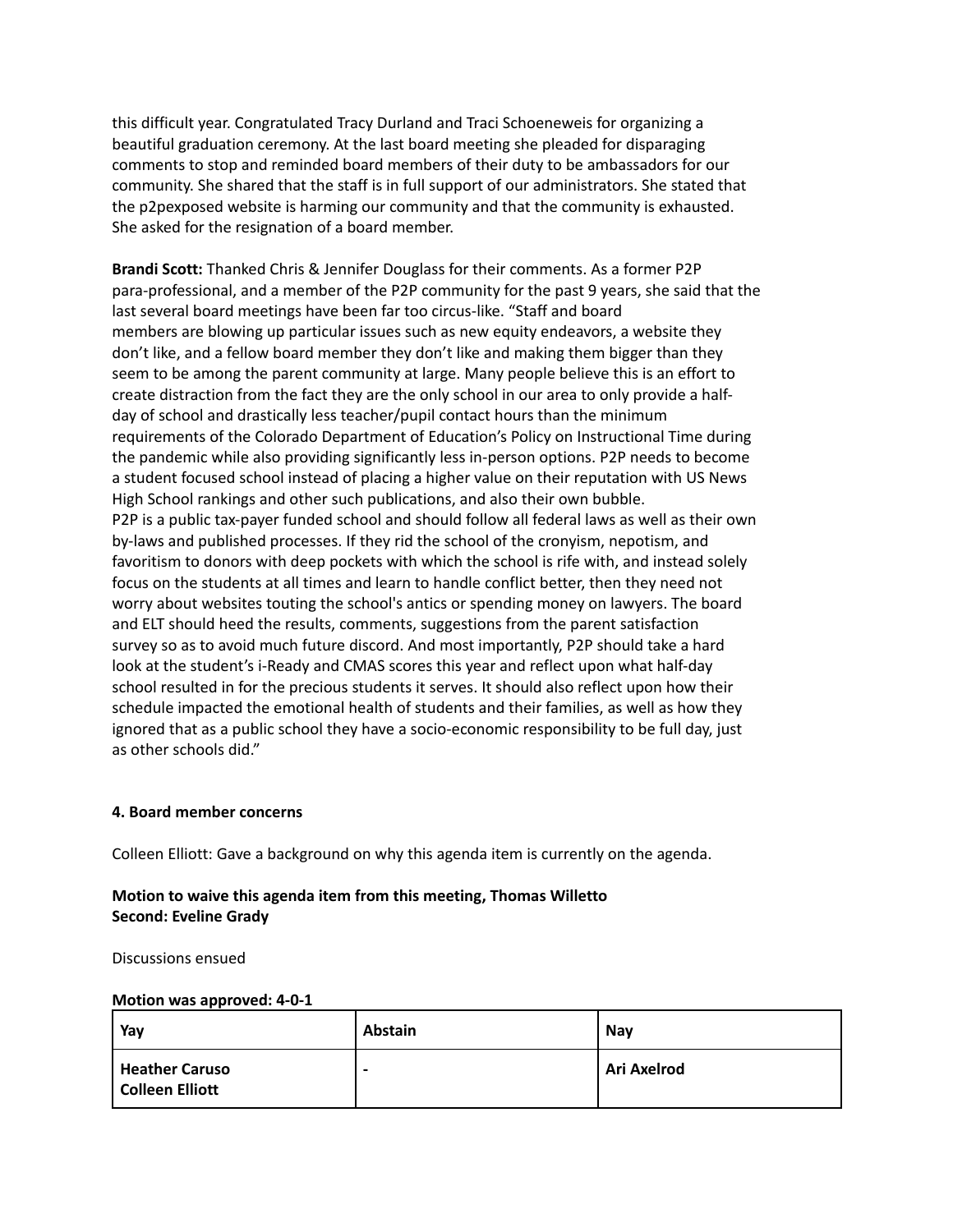| Eveline Grady   |  |
|-----------------|--|
| Thomas Willetto |  |

#### **5. Celebrations/Kudos**

**Kelly Reeser:** Shared her gratitude to students and guardians & families, and for the support and feedback and dialogue we have had this year. Shared her deep appreciation for the flexibility students demonstrated. Leadership knows how challenging the year was and is thankful that the community pulled through together.

**Sam Todd:** Thanked the board for approving the preliminary budget on May 5th. Because of that, we were able to send out offer letters to all staff members early this year.

**Clara Quinlan:** Thanked Vicki Hanke who is leading the 8th grade continuation ceremony efforts, and also Tracy Durland who is also helping with the logistics. 8th grade students are teaming up with 6th grade teaching teams and are making a video for incoming students.

**Heather Caruso:** Shared much gratitude for teachers and appreciation for community members. She encouraged everyone to stay engaged. She congratulated Ms. Knorr who got nominated by a group of parents for a Succeeds Prize recognizing her instructional leadership in teaching the transition, thrive and advisory program.

**Kyle Mathews:** Kudos to the hubb staff, Josh Benson, Michelle Karr and Jessica Doubrava who have been the HS's boots on ground throughout the year, doing screeners, welcoming kids, helping out with chrome books etc. Thanked John Wolcox who is managing a busy load this summer. Will be tearing down a wall to create a state of the art teaching room. Thanks to John Wilcox for upgrading our campus so that it's a great place to work at.

**Melissa Christensen:** Thanked all the paraprofessional staff for their efforts this year. The school couldn't accomplish their work without them. Paraprofessionals have been on campus for most of the year and they have been crucial for implementing all the important and foundational systems.

**Colleen Elliott:** Thanked Tracy Durland, Traci Schoeneweis, Kelly Reeser and Jen Dauzvardis, for organizing the graduation ceremony. It was a beautiful ceremony and it was great to see students together and listen to great speeches. Thanked Rachel Hirt for the Friends of P2P report and highlighted her accomplishments raising funds and boosting spirit work. The level of engagement throughout the year was remarkable - loves the enthusiasm Rachel brings to work.

**Eveline Grady:** Shared her gratitude for all the candidates who ran in the last election cycle and congratulated those who garnered the most votes. Thanked the Elections Committee which ran another smooth election with great attention to detail. Commended the school for issuing another great Piqued alumni newspaper. Shared her excitement for the seed library that was spearheaded by Monika Bunting and Annie Sasseville and looks forward to how that will enrich our school's curriculum.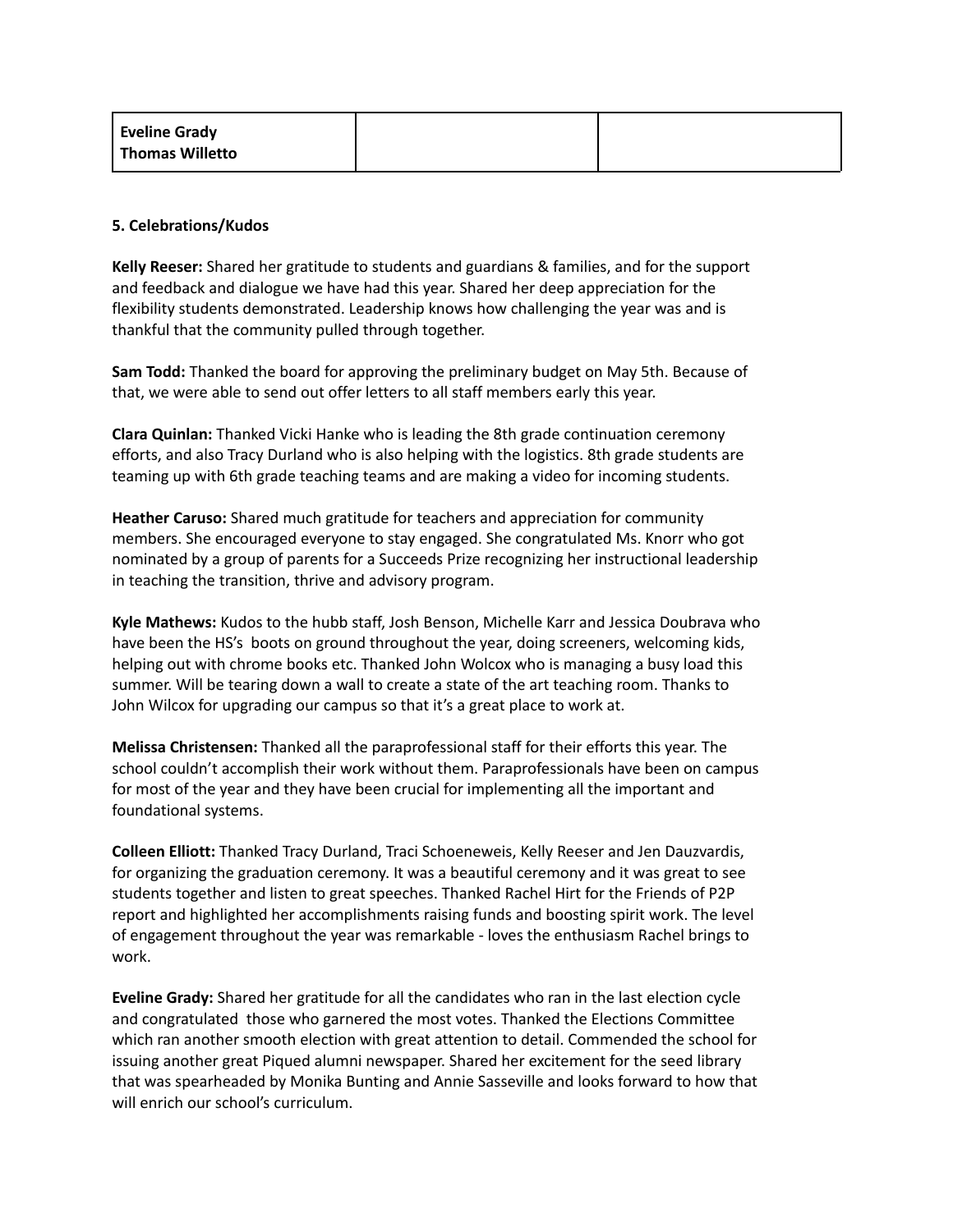**Heather Caruso:** Shared her gratitude for Ms Ball who did an amazing job bringing distance learners on campus. It was a great and thoughtful gesture for kids who had a great glow when they saw each other in person for the first time in a long time.

#### **6. Welcome to new board members**

Colleen Elliott thanked the Elections Committee which ran the annual election process, and welcomed Shirag Shah, Marleene Buttice, Brian Boonstra as new board members in the fall.

The board of directors will have an orientation in the fall.

#### **7. Celebrating, appreciating and supporting our community**

(written report given)

Sam Todd gave a presentation on how we could celebrate our community as it was a difficult year for everyone.

To support our students the school is allocating almost 50'000 to go towards the purchase of chromebooks and equipment. The levels of support for social-emotional learning needs (given the pandemic) will be increased. The school will be expanding opportunities for concurring enrollment and equity literacy and leadership opportunities.

For parents: A generous parent donation will allow the school to purchase t-shirts to give to our guardians and parents. Want to generate enthusiasm to be back to normal in the fall.

For staff: Looking at providing an end of year bonus. Looking at a total of \$164, 284 - which puts P2P in step with the district. Funding is coming out of the budget surplus. (Staff: \$1,000 for full-time, prorated for those working part-time Coaches: \$250 (\$500 if coaching more than one season) Subs/CM's: \$250 for greater than 100 hours of work, \$100 for all others)

## **Motion to approve the proposed bonuses for staff as presented by Ari Axelrod Second Thomas Willetto**

#### **Motion was approved: 5-0-0**

| Yay                                                                                                              | <b>Abstain</b>           | Nay            |
|------------------------------------------------------------------------------------------------------------------|--------------------------|----------------|
| Ari Axelrod<br><b>Heather Caruso</b><br><b>Colleen Elliott</b><br><b>Eveline Grady</b><br><b>Thomas Willetto</b> | $\overline{\phantom{0}}$ | $\blacksquare$ |

# **8. K-12 assessment, Data & Tech Manager Job Description**

(written report given)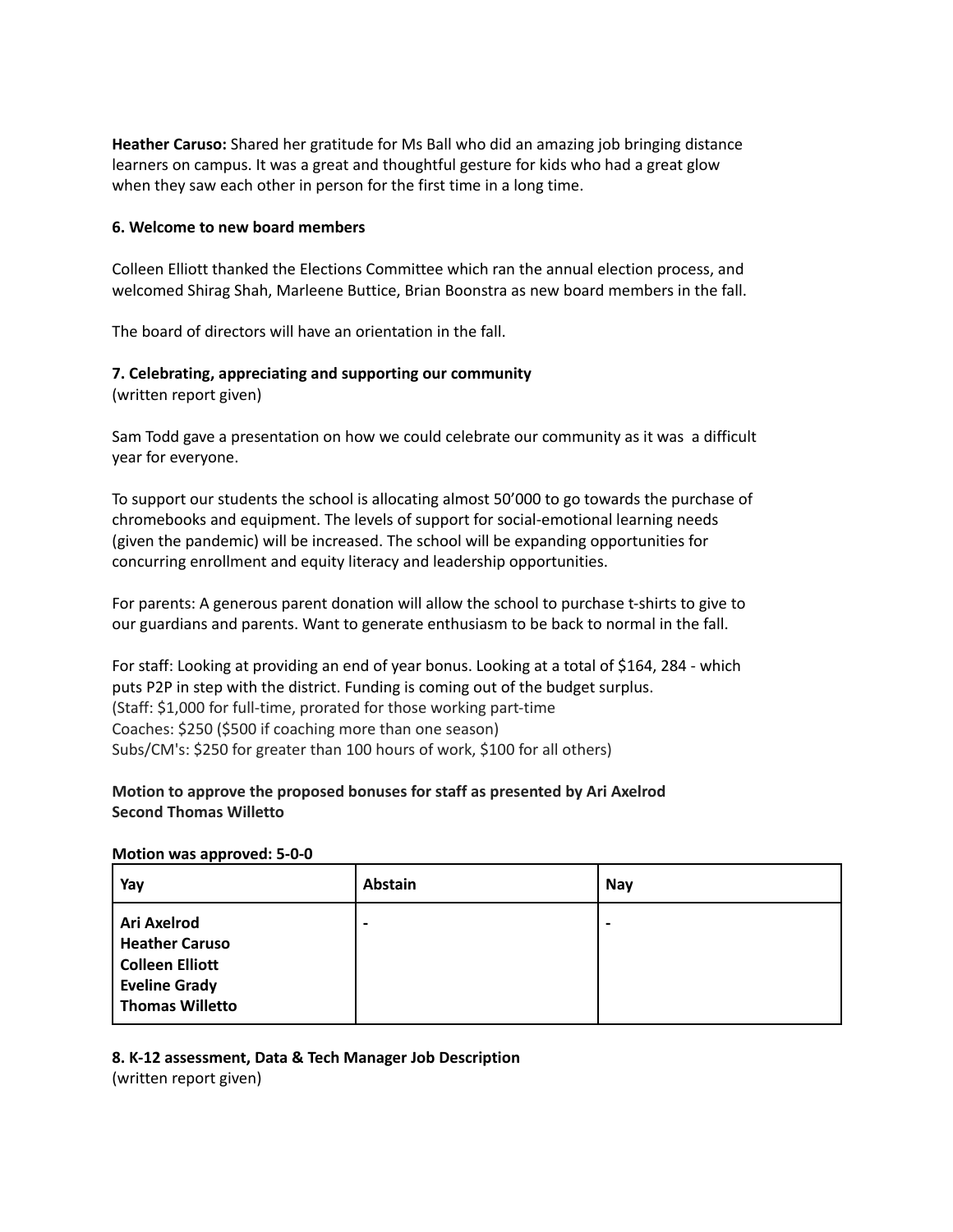Kelly Reeser: This is a new job description and is coming to the board for approval. It's a replacement for the assessment coordinator role. State assessments have evolved over the years and have moved to digital platforms. This job description is an attempt to capture those new and remaining duties of the testing coordinator and other duties that were dispersed among staff, and funnel them into one role. Part of the duties will entail garnering data for KPIs, facilitating data discussions, using Tableau and Razors Edge - two systems which are currently under-utilized and/or only known by one staff member.

Discussions ensued.

- Position won't affect FTE although there would be a salary adjustment. (Will be reflected in the fall budget).
- It's a standard process to approve a job description and then approve the dollars in the budget separately.
- Will be on the next agenda for a vote.

# **9. Curriculum Proposals:**

(written report given)

## **Motion to approve the following curriculum proposals by Thomas Willetto**

- **a. 21-22 Theater Productions**
- **b. AP Chemistry Text**
- **c. Secondary English Text**

## **Second: Eveline Grady**

Discussion:

- Board member talked about process.
- Curriculum was published to the community per usual guidelines.
- The Board was alerted to these items weeks ago and encouraged to reach out to curriculum leads with questions.
- No public comments were made to any of the proposals.

### **Motion was approved: 4-0-1**

| Yay                                                                                        | Abstain | Nay         |
|--------------------------------------------------------------------------------------------|---------|-------------|
| <b>Heather Caruso</b><br>Colleen Elliott<br><b>Eveline Grady</b><br><b>Thomas Willetto</b> | -       | Ari Axelrod |

### **10. Website actions item update**

- Last board meeting was held to discuss the p2pexposed website.
- Board has discussed talking to a PR firm.
- Owner of website has been forthcoming
- Board has engaged with BVSD
- Regarding PR firm we have reached out to some former connections.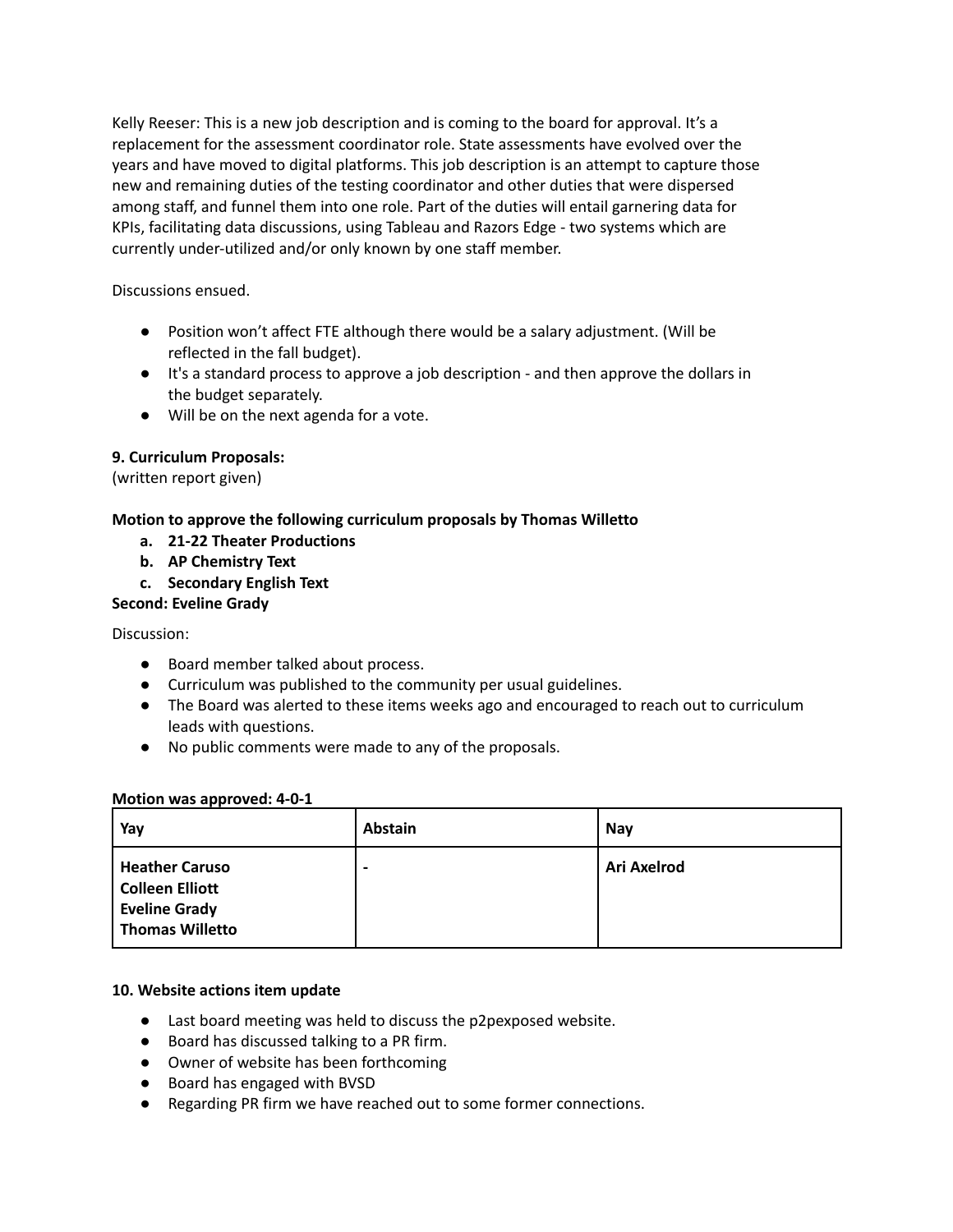### **11. Petition to recall Ari Axelrod**

Colleen Elliott: walked everyone through the process of a recall so that the community understands the process. On May 11 the board received a petition to recall Mr Ari Axelrod. Change.org was initially used for the petition. Subsequently, petitioners asked the same community to use a platform that collects signatures using a signature verification process. 231 of those electronic signatures were validated and that is more than 10% needed as outlined in our by bylaws. The board does not vote or approve the petition. It just lists it on the agenda. If petitioners do not withdraw a recall election process is initiated.

Point of personal privilege was invoked by Ari Axelrod: He shared his concern with: process, 1 person 1 vote, bylaws, and the petition. Stated that the Petition process is unfair and that the Petition contains false and misleading allegations. Contested legality of signatures. Asked petitioners to withdraw. Reserved right to dispute and asked for a reset.

Discussions: According to the school's counsel Barry Arrington, Peak to Peak is not subject to Colorado Election law as it operates as a Charter school under the Colorado Nonprofit Corporation Act. That act provides for recall or removal provisions and our bylaws comport with those nonprofit corporation act removal provisions.

- A recall is a trying situation everyone is trying to do the right thing.
- Board believes that this is a valid petition which is why this process is moving forward. It's not a board decision but a community decision.

Colleen Elliott asked Beth Custard who represented the petitioners if the petitioners are withdrawing their petition. Beth Custard replied that the petitioners are not withdrawing their petition and spoke on behalf of other petitioners and over 400 voters.

- Next step is to initiate the recall election process.
- Election needs to be held within 45 days of this board meeting.
- Election ballot will include recall of Mr. Ari Axelrod as well as candidate replacement candidates.
- The 4th candidate as outlined in the petition is not what our bylaws require. We need to follow our bylaws and open the candidate replacement ballot to the community.
- The election committee is now responsible for running an election process. Given the summer break the process will be expedient. An email will go out to the community after this meeting that will outline the election process. All candidates must submit their candidacy by May 31. We may or may not be running another Q&A. Voting should start Friday June 4th and conclude June 10th. Results would be announced June 11. Lots of details have to be worked out.

Colleen Elliott clarified how board members divide up their board committee work. Currently, Eveline Grady is liaison to the Elections committee and Colleen Elliott has joined that effort. Typically, the board determines board liaisons at the beginning of the school year. Each committee typically has a main and a back-up liaison and the board doesn't vote on those. Throughout this school year we had a lot of shifts due to the departure of a board member. When the departure happened, the board decided that board members could call on another board member for support should that be needed. In this case, Eveline Grady reached out to Colleen Elliott for support, especially since she is the legal liaison. That explains why Colleen Elliott joined the Elections committee mid-term.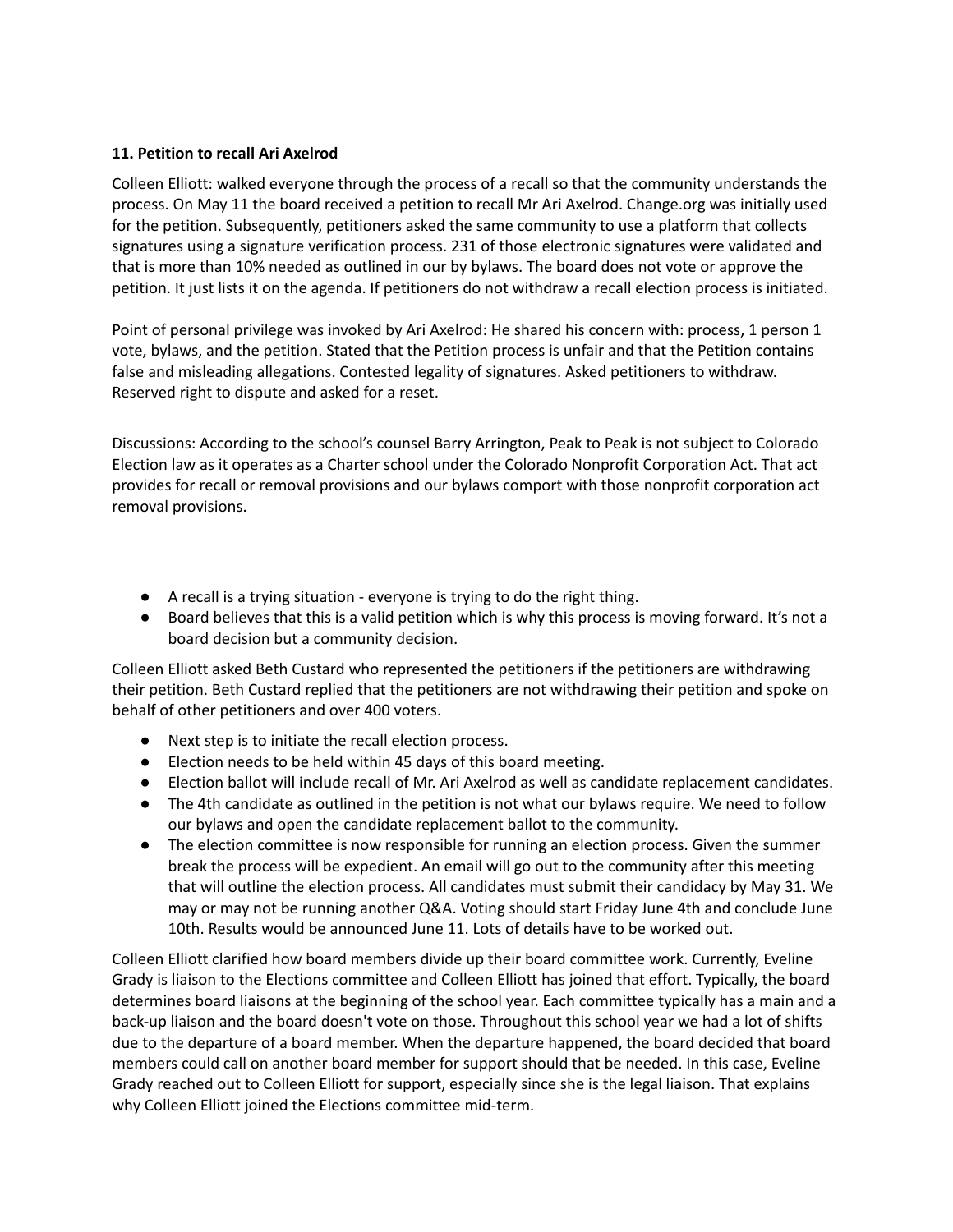#### **Break 6:43pm -6:57**

Colleen Elliott: Has already received lots of questions around the recall. Asks the community to reach out to herself or the Elections Committee. Reminded the community that the school is governed by the non-profit corporation act and has the freedom to set up its own guidelines which we are in compliance with.

### **12. EDO Report**

(written report given) Sam Todd walked the board through his report:

- Property and Casualty Insurance The property and casualty insurance renewal premiums came in competitively through our insurance broker, CCIG, at \$122,343, which was \$7,939 more than last year's premiums, a 6.9% increase. We have been very pleased with the service and coverage we have been receiving with Philadelphia, which has been insuring P2P for 11 years and was the low bidder this year.
- City of Lafayette Sidewalk Refund
- HB 1295 (known as the Bacon bill) has been introduced on the house floor. This legislation could be very damaging to charter schools as it would put restrictions on contract disputes that favor school districts.
- Food services: we are serving 400 meals a day which is exciting.
- Rachel Hirt has a lot of plans for community development next year and boosting school spirit.
- Offer letters were distributed
- Willoughby Corner has been on hold through the pandemic. They are finishing up plans to start next year with construction.

### **13. Capital Projects approval**

(written report given)

**Thomas Willetto motioned to approve the following recommended contractor selections, and contract amounts, for the facilities projects as presented and reviewed by Sam Todd:**

- **1. Elementary playground asphalt replacement, by Chacon Paving, Inc., for \$95,788.00**
- **2. Innovative Furniture purchase, from OfficeScapes, for \$90,889.56**
- **3. Parking lot asphalt repairs, sealing and re-striping, by APEX Pavement Solutions, LLC, for \$42,960.42**

#### **Second: Eveline Grady**

Sam Todd walked through the details of the capital projects. Bids are coming in under budget.

| Yay                                                                                    | Abstain         | <b>Nay</b>               |
|----------------------------------------------------------------------------------------|-----------------|--------------------------|
| <b>Ari Axelrod</b><br><b>Heather Caruso</b><br>Colleen Elliott<br><b>Eveline Grady</b> | $\qquad \qquad$ | $\overline{\phantom{0}}$ |

#### **Motion was approved: 5-0-0**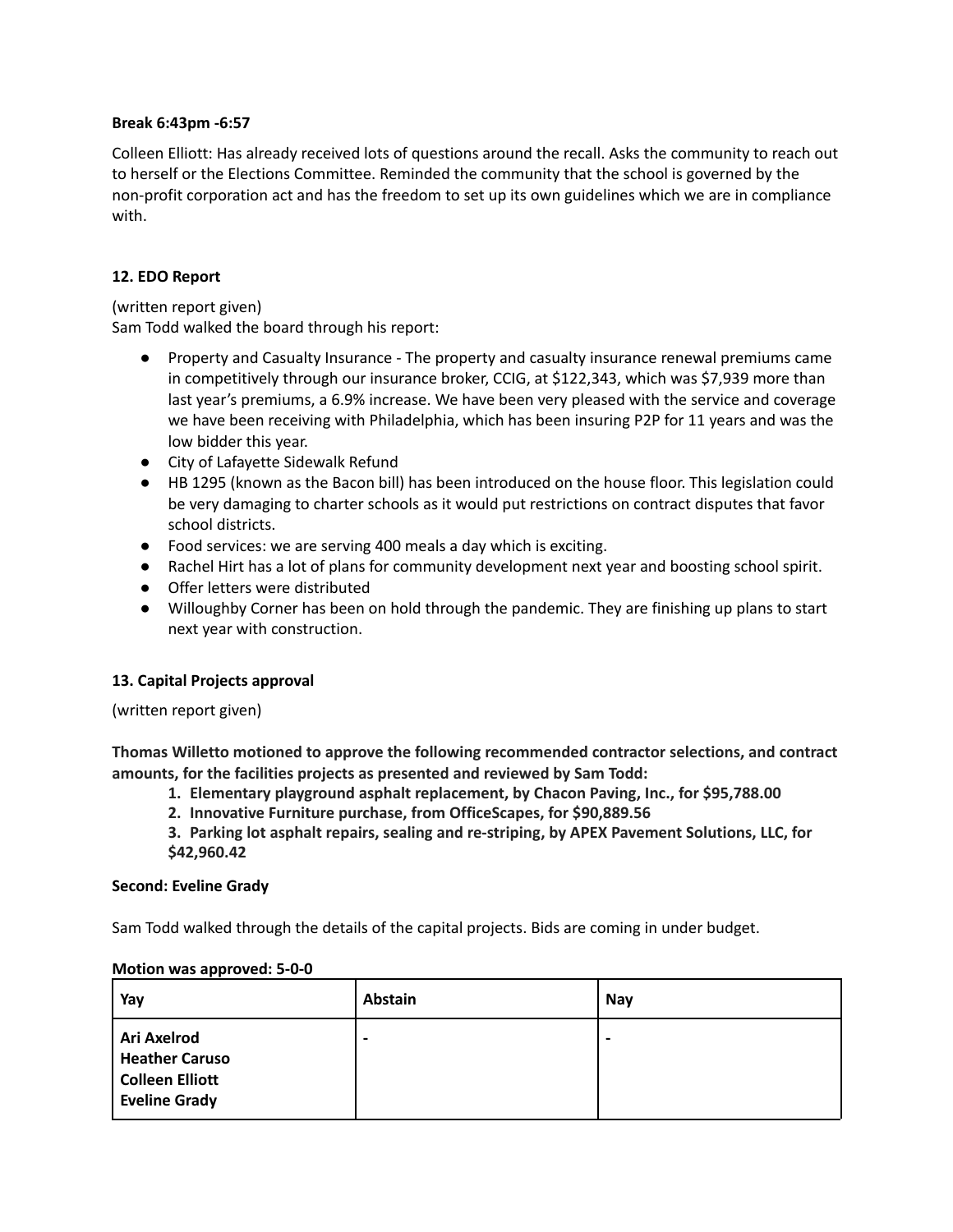| <b>Thomas Willetto</b> |  |
|------------------------|--|
|                        |  |

### **14. EDE report**

(written report given) Kelly Reeser:

- Encouraged everyone to celebrate the incredible achievements of our students.
- Seed project funded through innovation grant program
- Piqued magazine
- Next year's schedule. The Elementary School schedule will look similar to pre pandemic times. At the secondary level 1-8 days are being eliminated - will be moving to a full block schedule. Schedule was published in Friday Digest.
- We will follow guidance from the BVSD health department. Not sure yet if we have to continue with screenings and masks.
- Lots of social and emotional needs and academic evaluations will happen at the beginning of the next school year. Routines will have to be relearned.
- Recognized the mistakes that were made in administering the student climate survey.
- Equity work is being housed on our website and is accessible to our community. Next year we should have more Q&A sessions and focus groups.
- Open Enrollment numbers will be updated we have a strong waitlist at every level.
- Updated the relational KPIs.
- Hiring updates
- Updated her goals

Discussion:

- KPI updates relational work there is a need to engage with our community in different ways. Conversations around lack of transparency often lack understanding of our various work streams.
- Conversations about equity literacy. It's all about providing better support to all needs within our students. Being responsive to our students as they present.
- Pandemic brought to forefront inequities that our students face.
- Discussion around REVAS cameras.

### **15. Principal reports**

(written reports were given)

### **Melissa Christensen:**

- Spoke about testing and where progress was made this year.
- Looking into August we will need to address a lot of shortcomings created by the pandemic. New dashboard will help ES target interventions better.
- Arranged schedule to reprioritize learning.
- Hosted a virtual kindergarten readiness meeting.
- Hosted in person distance learners to familiarize themselves with the spaces they will be in next year.
- Identified a few professional development priorities (trauma informed practices,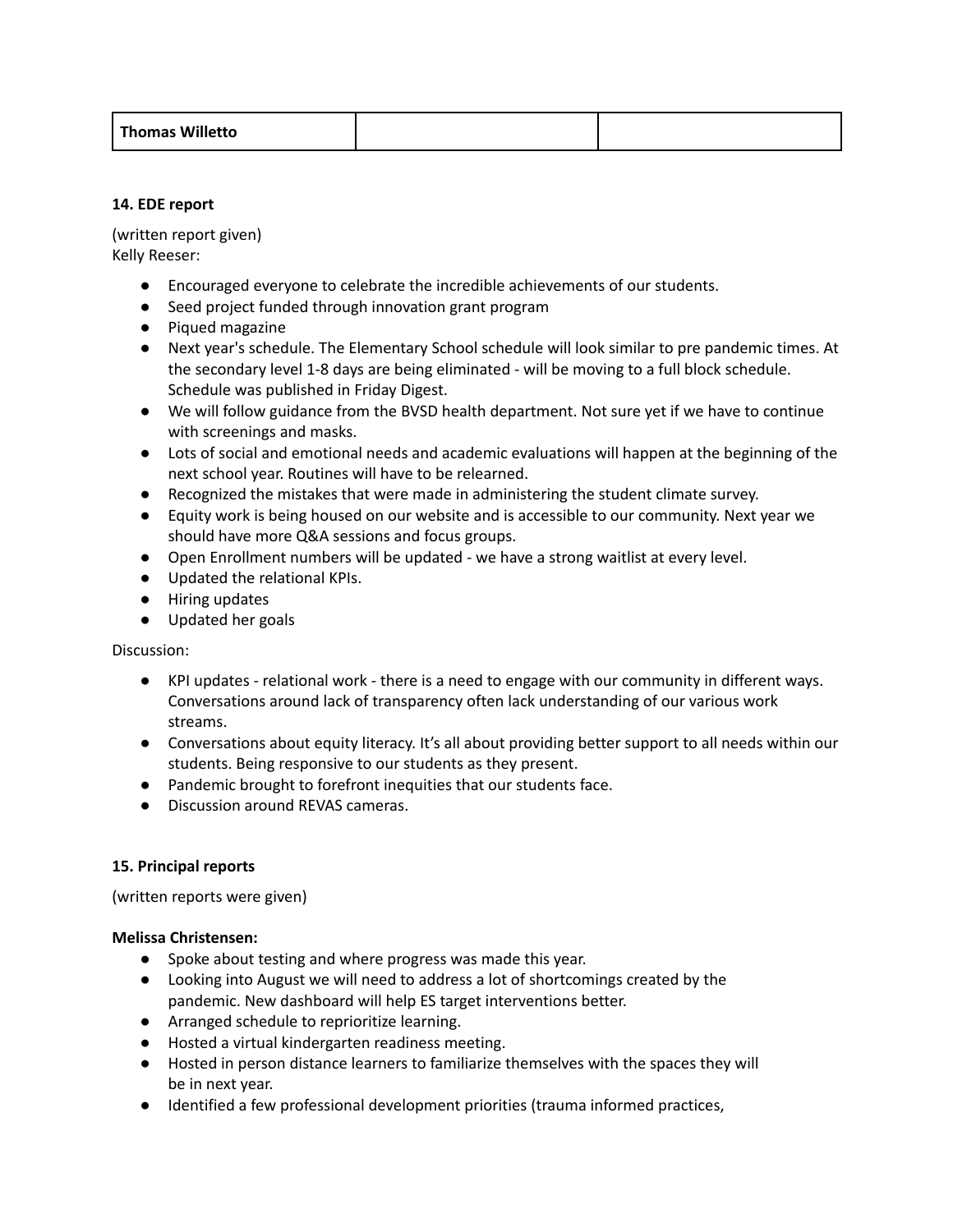math and instructional strategies)

### **Clara Quinlan:**

- Several of her highlights have been mentioned.
- Some systems that the pandemic generated will enrich the MS, such as Flipgrip promo videos
- Gratitude to Vicki Lundquist and everyone in the financial office for creating a flexible schedule so that students could access a big selection of classes.
- P2P has received accolades from BVSD for its MTSS work.
- Mentorship work will be a renewed focus.
- Was moved that a group of new and returning 6th grade families nominated Ms. Knorr for the Succeeds Prize for her Transitions, THRIVE and advisory program and her instructional leadership in teaching students how to explore their identities, agency and voice.

### **Kyle Mathews:**

- Shared lots of accolades from national rankings and other great accomplishments from our students.
- Celebrated Rachel Medina and Kaighleigh Esswein our Key Club sponsors.
- Busy year for curriculum: Focus on grading for equity.
- Working on teaching assignments
- AP exams are happening
- Partnership projects:
	- Will be engaging with a local tech firm *Inovonics* that wants to collaborate with some of our students.
	- Will look at collaborating with Lafayette Open Space on the Waneka Centennial Farm project. A full service farm project could engage our students.
- Talked about field trips next year
- Made it through senior week and all seniors graduated.
- Season D in athletics.

### **16. Board reflection - feedback**

none

### **17. Adjourn Peak to Peak Board meeting 8:06pm**

### **Motion to Adjourn: Thomas Willetto Seconded: Heather Caruso**

**The motion passed 5-0-0**

### **Respectfully Submitted,**